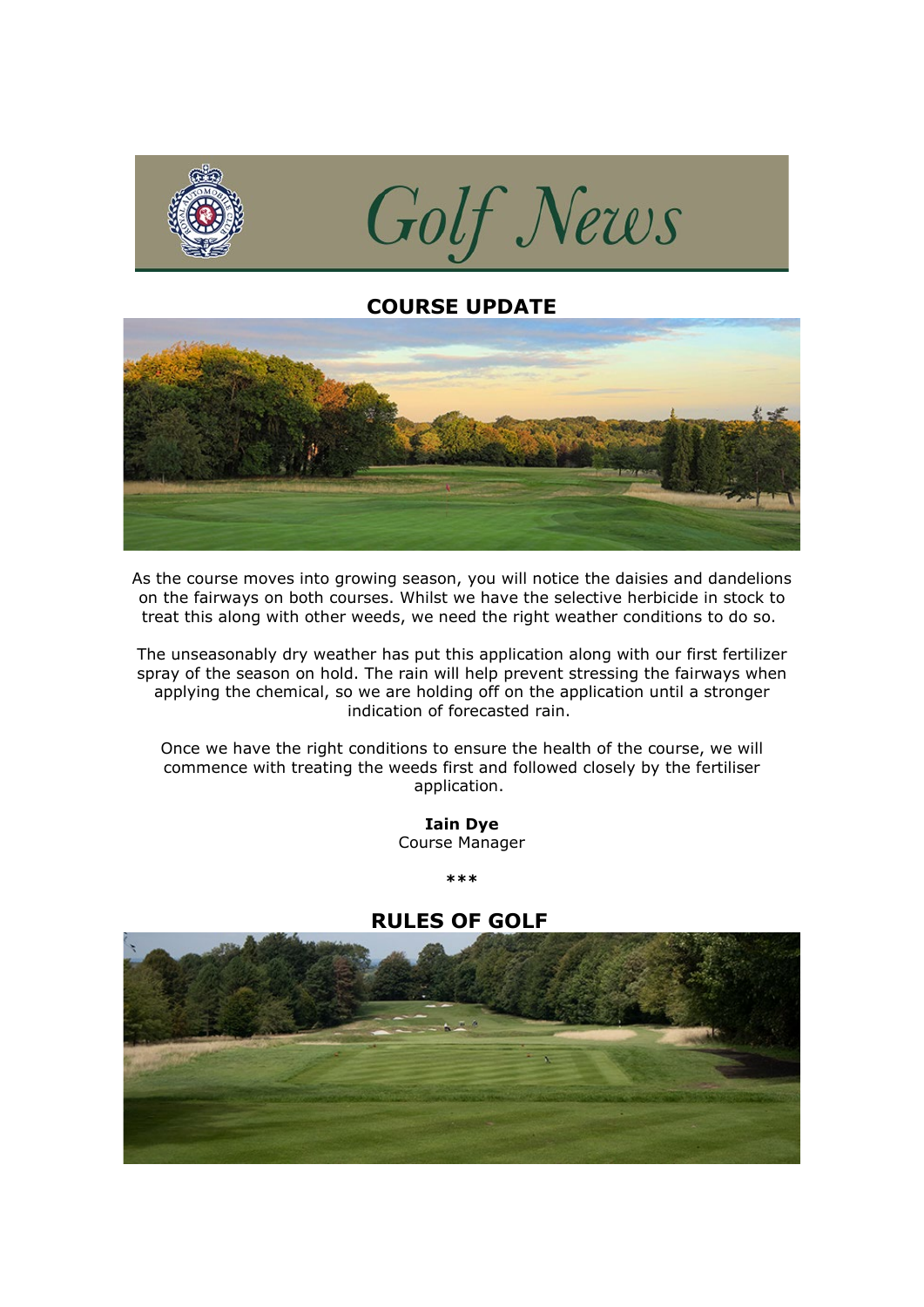The rules of golf are applied to competitions held at The Royal Automobile Club and for those who have studied them in more detail, will appreciate they can be tricky to know.

Thankfully the rules are available both online and on a downloadable application. Please **[click here](http://click.email.royalautomobileclub.co.uk/?qs=ff3abb4e466ece99589d9609467b7fb63a5061c7d9ffe9bbb2a99513f104f24d6f5fd18aa29375da080b4bdebb173c020e0768d47650b250)** for more information.



Please be reminded that, with the minimum requirements of **three** players for a **Saturday, Sunday** and **Bank Holiday** booking on the Old Course from **7.30- 10.00am**, it is important that the bookings be completed with the names of all three players.

There are occasions where the name of players have been left blank and appear as anonymous on the tee sheet. Please avoid this by entering the names of your playing partners when booking to adhere to the Club's booking rules.

**\*\*\***

**MEN'S CAPTAIN'S SCRAMBLE**

**Old Course, White Tees Saturday 14 May**

Please **[click here](http://click.email.royalautomobileclub.co.uk/?qs=ff3abb4e466ece9913e808a00835fc100183317f0df7fc399ffa1717ac22c8094999af4a744bca706fd748d01ffec70fd82b82622147dd4f)** to download and print off the competition rules prior to play. Can the designated Captain on the day collect your teams' scorecard from Golf Reception.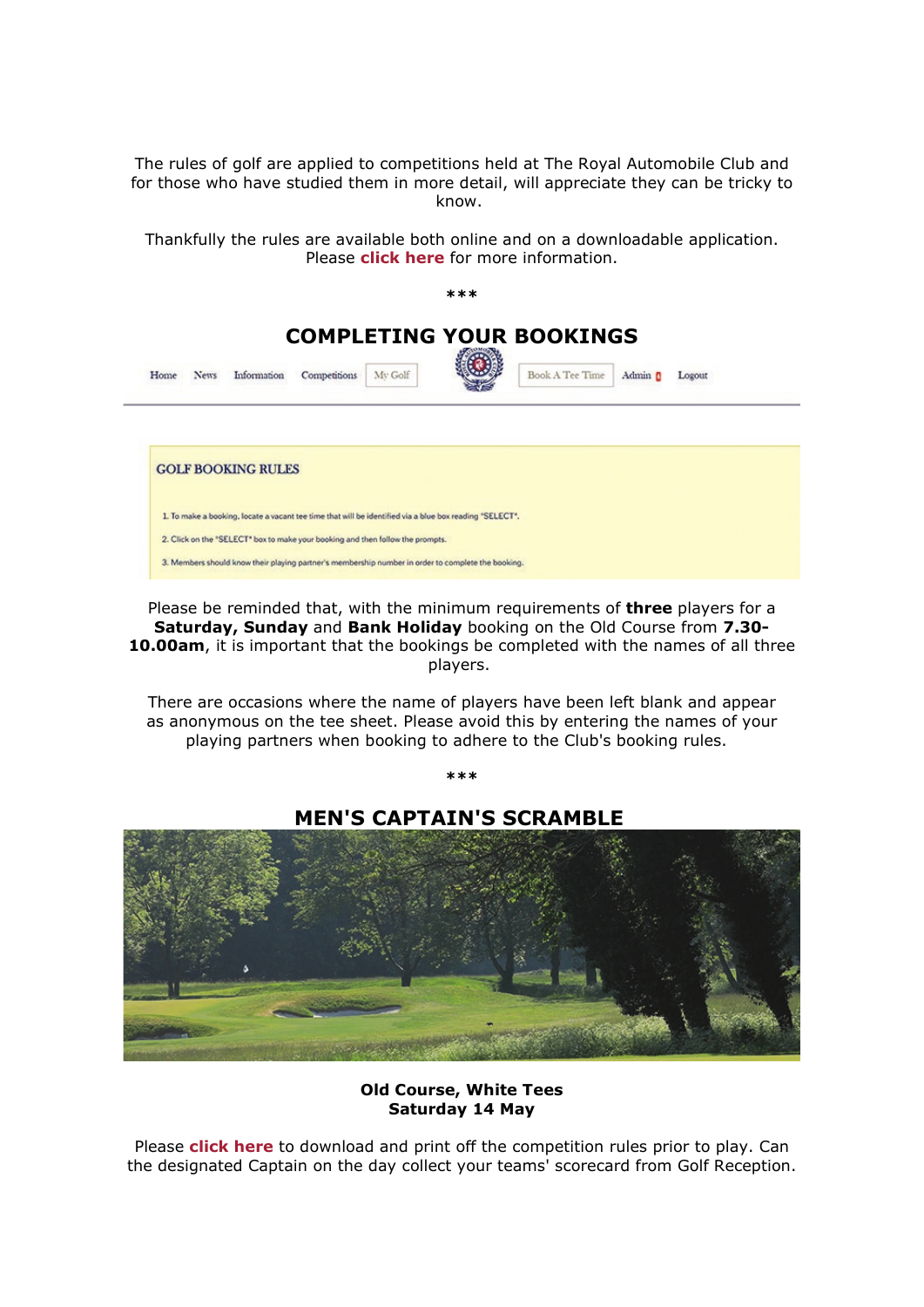The team with the lowest gross score will win this competition and last year this was a gross 66. Please remember each team member's drive must be used at least four times.

### **\*\*\***

## **MEN'S DAWN PATROL**



**Old Course, White Tees Wednesday 15 June, 4.30am**

Entry for this online competition opens on **Wednesday 18 May**. This stableford competition is open to passholders with a handicap index up to 24.4.

All Pass Holders must have three Club competitions on their playing record to be eligible to participate in, and win, this Honours Board Competition. If a new member has transferred in from another Club, they must have a full complement of 20 scores on their WHS Handicap Index record or have played in three Club Competitions to be eligible for Honours Board Competitions.

Members who do not qualify using the above criteria may still play in this competition but they will not be charged the applicable entry fee and are not eligible to win the event. The score will, however, count towards the three qualifying rounds required for future eligibility. This Honours Board Competition takes place on the Old Course at **4.30am**.

The entry fee is  $£11.50$  which includes the competition fee and tea or coffee on arrival in the 19th Hole at **4.00am**. This will be followed by a bacon bap which will be available at the Halfway House from **4.30am**.

**\*\*\***

### **GOLF HARDWARE PRICE MATCH**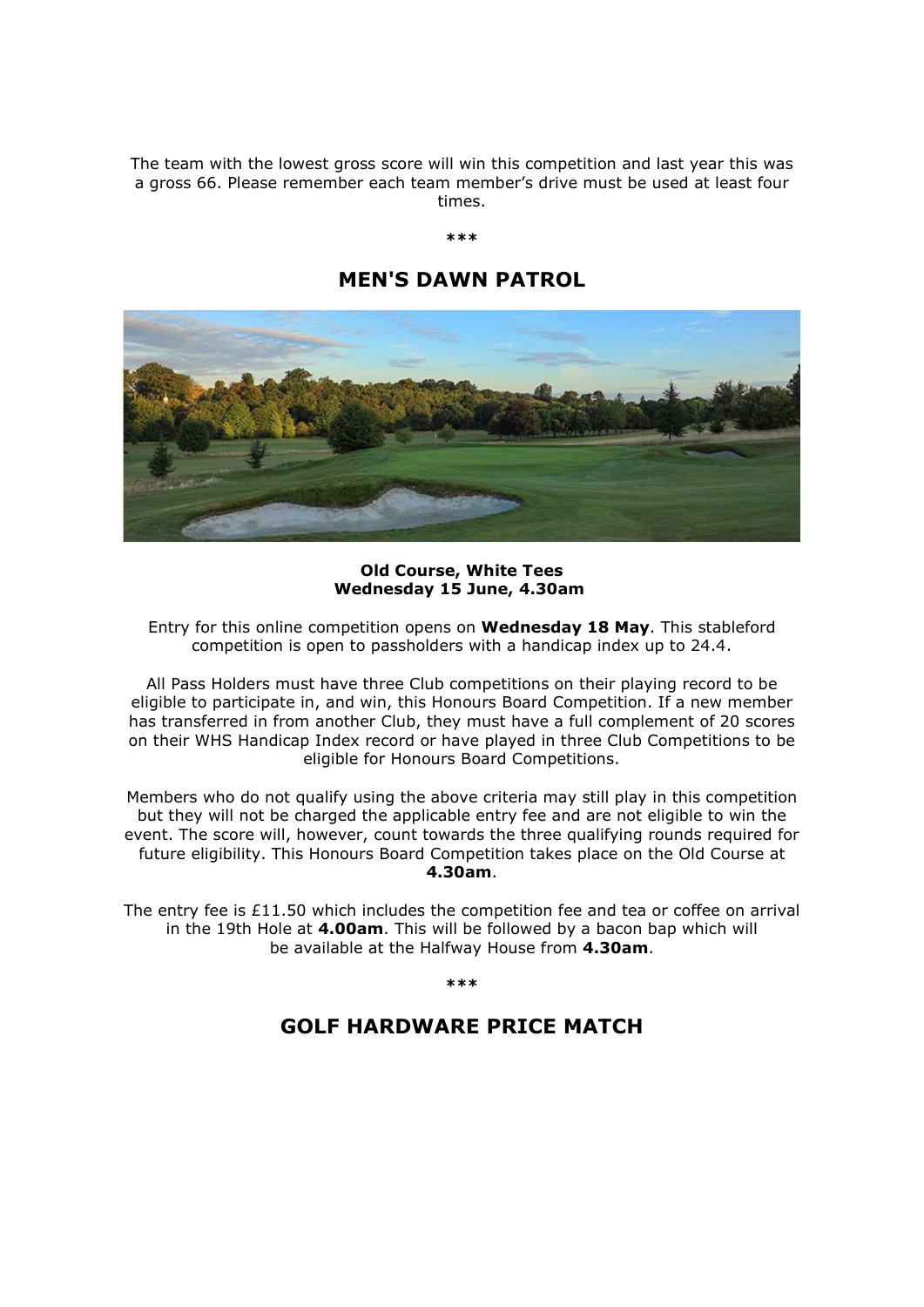

We will price match trolleys, shoes, branded golf balls, golf hardware and golf bags against like for like lines from select retailers such as American Golf and Silvermere.

We would like to remind members that they can take advantage of a 10 per cent Club Concession on golf clothing in the Club Shop.

For further information, please email **[the Club Shop](mailto:proshop@royalautomobileclub.co.uk%C2%A0?subject=Hardware%20Price%20Match)**.

**\*\*\***

# **TAYLORMADE GOLF CLUB FITTING DAY**



**The Club Shop Monday 6 June, 11.00am-3.00pm**

A specialist from TaylorMade will be coming to the Club with the latest brand technology and to provide custom golf club fittings.

Although this is a complimentary event, fittings will be in 30 minute time slots which members will need to book. Fittings are available for both individual and full sets of clubs.

> For more information or to book, please email **[proshop@royalautomobileclub.co.uk](mailto:proshop@royalautomobileclub.co.uk?subject=Yonex%20Golf%20Fitting%20Day%2C%20Saturday%207%20May)** or telephone **[01372 229 248](tel:01372229248)**.